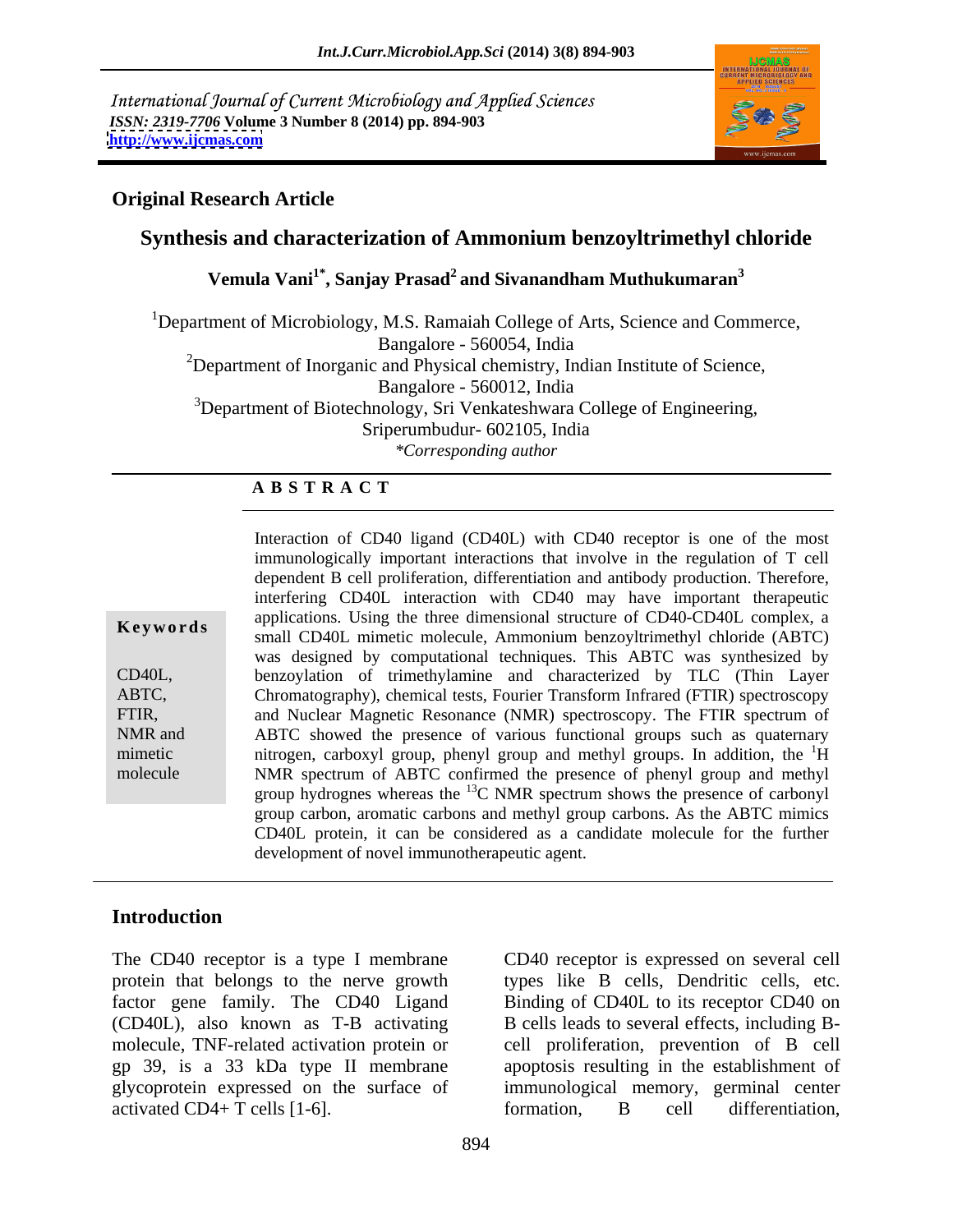immunoglobulin production and Using computational methods and the immunoglobulin class switching [7-11]. structural information of CD40- CD40L Blocking the interaction between CD40 and complex, a small mimetic molecule i.e. CD40L leads to several adverse effects like lack of T cell dependent B cell proliferation (ABTC) was designed [33]. This small and antibody production. CD40L mutation is also found in several diseased conditions for CD40 receptor. ABTC was synthesized like hyper IgM syndrome, arthritis, in the laboratory by benzoylation of Hodgkin's lymphoma, trimethylamine. This synthesized mimetic hypogammaglobulinemia, and viral molecule was characterized by TLC, infections [12-21]. Therefore, providing chemical tests, FTIR spectroscopy and NMR CD40L could be a strategy in treating these disease conditions. But use of peptides as drug faces problems of drug administration and delivery. In addition, Peptides are unstable and their production is not economical. Use of small molecules as a potent drug has been increasing due to the Trimethylamine (2.8ml, 0.03mol) was taken difficulties in peptide synthesis. Small molecules are found to exert powerful (3.4ml, 0.03mol) was added with constant effects on the functions of macromolecules shaking and the conical flask was cooled that comprise living systems making it a whenever it becomes hot by immersing in useful research tool and a pharmacological agent. Small molecules contribute in 10 minutes until the odor of benzoyl unprecedented ways to the understanding chloride disappears. The reaction flask was and betterment of human health [22]. Hence left overnight at room temperature for a small molecule that mimics CD40L may crystallization of ABTC. Solid crystal like prove to be therapeutically effective in derivative was filtered and purified by

Recently, computational methods have been used to discover novel ligands. A collection Recrystallization of ABTC of small molecules capable of perturbing any disease- related biological pathway is targets [23]. Using these computational of aldose reductase [25], Cyclin dependant kinase 4 (CDK4) [26], matriptase [27], B [30] and synthetic agonists of cytokine ethanol was filtered out and the

ammonium benzoyltrimethyl chloride molecule mimics the binding site of CD40L spectroscopy.

## **Materials and Methods**

## **Benzoylation of trimethylamine**

treating CD40L deficiency. recrystallization. The reaction is represented in a 100ml conical flask and benzoylchloride cold water. It was vigorously shaken for 5 in scheme 1.

## **Recrystallization of ABTC**

screened using computational methods and 30ml of hot ethanol was added into the this leads to the identification of therapeutic beaker containing the crude ABTC. It was methods, many small molecules have been was placed on the steam bath at 75°C to developed for more than 30 targets [24]. keep the solution warm. If the solid was still These small molecules include the inhibitors not dissolved, more ethanol was added and cell leukemia 2 protein (Bcl- 2) [28], disturbing. After 5-7 minutes, ABTC adenovirus protease [29] tyrosine kinase 2 crystals appeared in the flask. Excess of receptors [31-32]. recrystallized ABTC was recovered.4g of ABTC was taken in a 100ml beaker. swirled to dissolve the ABTC. The beaker swirled again. When the solid was all in solution, it was set on the bench top without ethanol was filtered out and the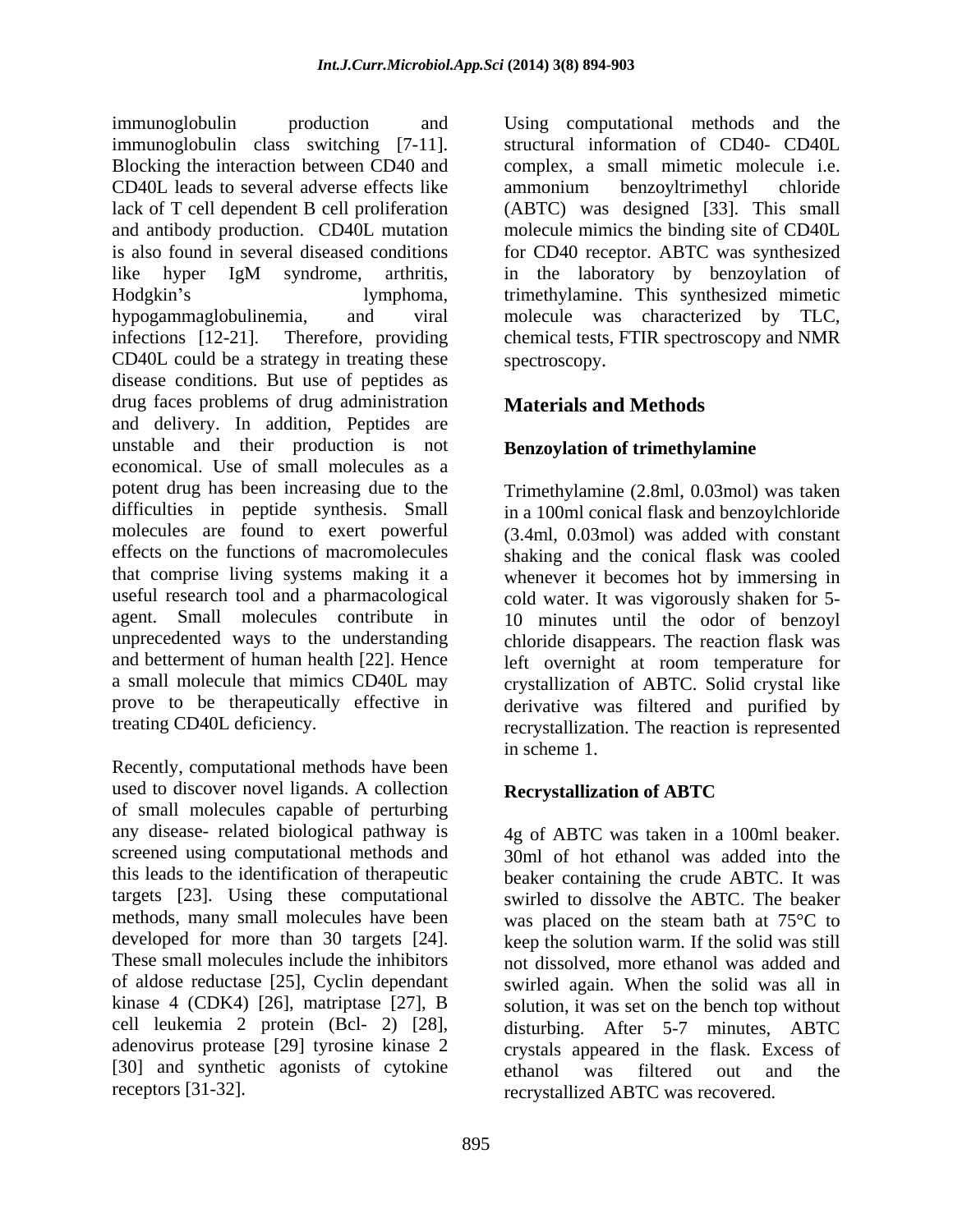A few micrograms of ABTC was filled into a capillary tube sealed at one end. The capillary tube was placed in the melting Ferric chloride test point apparatus (Technico Pvt Ltd., India)<br>and the temperature at which the substance and the temperature at which the substance To 1% aqueous solution of the ABTC, one melts was recorded. drop of 10% ferric chloride was added. The

#### **Thin layer chromatography** noted.

Silica gel was used as an absorbent. Ethanol **FTIR Spectroscopy** and Acetic acid in the ratio of 9:1 was used as a solvent. Since ABTC is an organic compound, iodine vapors were used for visualizing the spots. The ABTC and its<br>reactants (trimethylamine and benzovl<br>ABTC was added to it, which was about 1% reactants (trimethylamine and benzoyl chloride) were made to run on the TLC plate. The TLC plate was photographed for record purpose. The Rf values of trimethylamine, benzoyl chloride and ABTC were measured and compared.

1.5g of ABTC was dissolved in 12ml of distilled water in a 50ml conical flask. To this solution, 0.5g of silver oxide was added. that the reaction could take place. The formation of effervescence and a precipitate of silver halide were noted. The precipitate

## **Catalytic test**

One gram of bromodiphenyl methane was<br>
NMR Spectroscopy taken in a 50ml beaker. It was dissolved in 5ml of water. One gram of sodium cyanide was dissolved in 5ml of acetone in another 50ml beaker. When these two solutions are distilled water and then acetone. Finally, the mixed, they are separated into two distinct layers. To the above reaction mixure, 0.5g of the ABTC was added and stirred. Again

**Determination of melting point** 0.5g of ABTC was added and stirred well. Reaction or no reaction of clearly separated phases was noted.

#### **Ferric chloride test**

formation of a red colored precipitate was noted.

#### **FTIR Spectroscopy**

**Chemical tests**<br>
before it was pulled by vacuum. Dry IR-grade KBr, 200mg was placed in an agate mortar. The KBr was ground to fine powder in the mortar. Two milligrams of ABTC was added to it, which was about 1% of KBr. The ABTC was ground in KBr until it was uniformly distributed throughout the KBr. This mixture was added to the pellet making die to make a pellet. The KBr powder/sample mixture was tamped down on the anvil with the plunger of the die set. A little pressure was applied to the die

**Silver oxide test** The vacuum was applied for 2 minutes at This reaction mixture was shaken gently so using the plunger of the die set with the was tested for hygroscopic property.<br>
spectrum of ABTC was obtained using the 10,000 pounds of pressure. The vacuum was released first and then the pressure. The base was removed by twisting it off and releasing the 'O' ring seal. The pellet was pushed out press to extract the KBr- sample pellet. This sample pellet was subjected to FTIR analysis (Thermo scientific, USA). FTIR in-built Omnic software.

#### **NMR Spectroscopy**

The NMR tube was cleaned with  $HNO<sub>3</sub>$  to remove metal contaminants. After cleaning with  $HNO<sub>3</sub>$ , the tube was rinsed with tube was gently warmed for a few minutes for drying.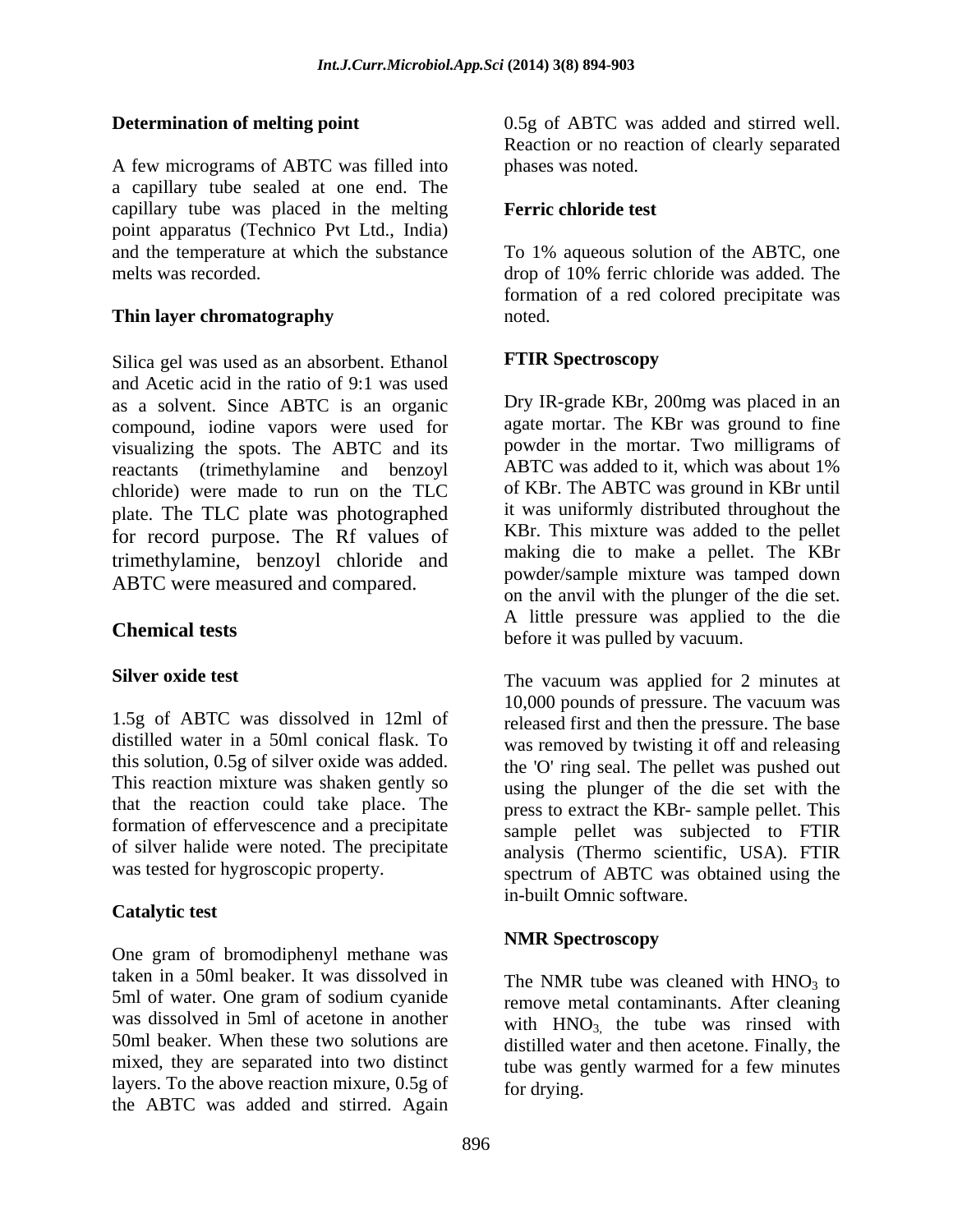For preparing the sample for  ${}^{1}H$  NMR trimethylamine and benzoylchloride. analysis, 5mg of ABTC was dissolved in  $0.5$ ml of the deuterochloroform  $(CDCl<sub>3</sub>)$  contaminating trimethylamine and whereas for  $^{13}$ C NMR analysis, 20mg of benzoylchloride, suggesting a pure ABTC was dissolved in 0.5ml of CDCl3. To the above sample solution, one drop of tetramethylsilane (TMS) solution was added **Chemical tests to determine the** and it was filtered through a cotton wool **quaternary ammonium salt nature of** straight into the NMR tube to remove any **ABTC** particulate matter.

The NMR tubes containing sample for  ${}^{1}H$  ferric chloride tests were performed for NMR analysis and <sup>13</sup>C NMR analysis were ABTC to confirm that the ABTC is a subjected to NMR analysis separately (Brucker, USA). The  ${}^{1}H$  NMR and  ${}^{13}C$  ${}^{1}$ H NMR and  ${}^{13}$ C quality and quality and  ${}^{1}$ NMR spectra of ABTC were obtained using<br>
Silver oxide test the in-built Topspin 2.0 software.

Ammonium benzoyltrimethyl chloride  $\mu$ property or absorbing water. This lest (ABTC) was synthesized by benzoylation of  $\frac{\text{conf}}{\text{trimethylamine}}$  ABTC is a hygroscopic salt. trimethylamine. ABTC is a hygroscopic, white, odourless, crystalline powder. The melting point (M.P) of this compound was **Catalytic test** found to be 288°C. It is soluble in water, ethanol and chloroform. The percentage The two clearly separated phases of yield of the ABTC was found to be 22%. It aqueous bromodiphenyl methane and was stored in air tight containers and placed sodium cyanide dissolved in acetone

The ABTC and its reactants, benzoyl chloride and trimethylamine were subjected to separation on silica gel TLC plate. The Rf value of the ABTC was found to be 0.71 which is between the Rf values of chloride and produced a red colored benzoylchloride and trimethylamine. The retension factor (Rf) values of reactants, also confirmed that ABTC is a benzoyl Chloride and trimethylamine were found to be 0.8625 and 0.425 (Figure 1). This confirms that ABTC is different from

<sup>1</sup>H NMR trimethylamine and benzoylchloride. trimethylamine and benzoylchloride. Moreover, the ABTC shows no contaminating trimethylamine and benzoylchloride, suggesting a pure preparation of ABTC.

## **Chemical tests to determine the ABTC**

 $^{13}$ C quaternary animonium said. Silver oxide test, catalytic test, and the quaternary ammonium salt.

### **Silver oxide test**

**Results and Discussion** Synthesis of ABTC **Synthesis of ABTC Superior Synthesis of ABTC** The ABTC with silver oxide produced effervescence and a white precipitate of silver halide, very rapidly. The precipitate was observed to have the property of absorbing water. This test confirmed that ABTC is a quaternary salt.

#### **Catalytic test**

in a desiccator until use. were found to react rapidly when a pinch **Purity of ABTC by thin layer commuted** that typic is a qualitary commuter of the commute of the commute of the commute of the commute of the commute of the commute of the commute of the commute of the commute of the commute of the commute of the comm of the ABTC was added. This test confirmed that ABTC is a quaternary ammonium salt.

#### **Ferric chloride test**

The ABTC was found to react with ferric precipitate of ferric hydroxide. This test quaternary ammonium compound.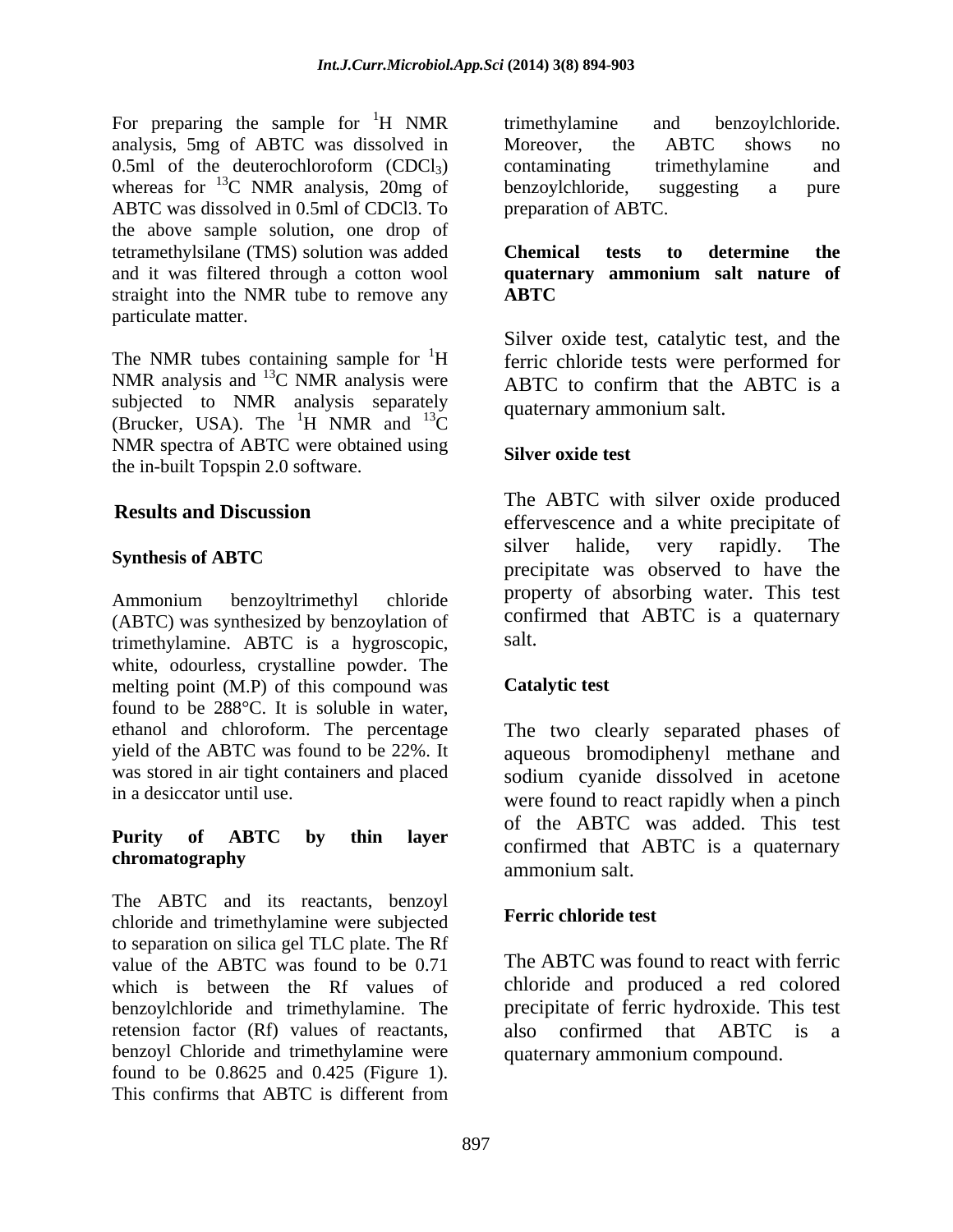## **characterization**

As can be seen in Figure 2, the FTIR spectrum of ABTC showed the presence of various functional groups such as quaternary nitrogen at 599.82 cm<sup>-1</sup>, 578.60 cm<sup>-1</sup>, 555.46<br>cm<sup>-1</sup>, 644.18 cm<sup>-1</sup> and 618.18 cm<sup>-1</sup>, carboxyl group at  $1718.46$  cm<sup>-1</sup>, phenyl group at  $3066.61$  cm<sup>-1</sup> and  $3020.32$  cm<sup>-1</sup> and methyl and  $3020.32 \text{ cm}^{-1}$  and methyl  $\frac{1}{2}$  and mathyl and methyl groups at 2854.45 cm<sup>-1</sup>, 2877.6 cm<sup>-1</sup> and 2933.53cm<sup>-1</sup>.

# **Spectroscopy of ABTC for functional**

The  ${}^{1}$ H NMR and  ${}^{13}$ C NMR spectroscopic  $^{13}$ C NMR spectroscopic analyses of ABTC were performed to confirm various functional groups in the ABTC. The H<sup>1</sup> NMR and <sup>13</sup>C NMR spectra functional assays such as B- cell of ABTC are presented in Figure 3 and Figure 4. The  $H^1$  NMR spectrum confirmed the presence of its functional groups such as phenyl group at 7.93 ppm, 7.905 ppm, 7.443 ppm, 7.347 ppm and 7.321 ppm and methyl

**FTIR spectroscopy for functional group** groups at 1.299 ppm, 1.275 ppm and 1.215 ppm.

 $^{-1}$ , 578.60 cm<sup>-1</sup>, 555.46 ppm, 130.160 ppm, 130.854 ppm and , 578.60 cm<sup>-1</sup>, 555.46 ppm, 130.160 ppm, 130.854 ppm and cm<sup>-1</sup>, 644.18 cm<sup>-1</sup> and 618.18 cm<sup>-1</sup>, carboxyl 133.338 ppm and methyl group carbons at -1 , phenyl group at 77.362 ppm, 77.681 ppm and 78.000 ppm. The <sup>13</sup>C NMR spectrum of ABTC confirmed the presence of carbonyl group carbon at 168.692 ppm, aromatic carbons at 128.746

 $^{-1}$ , 2877.6 cm<sup>-1</sup> and The CD40L mimetic molecule, ABTC was , 2877.6 cm<sup>-1</sup> and The CD40L mimetic molecule, ABTC was  $2933.53 \text{cm}^{-1}$ . example in the synthesized by benzoylation of **Nuclear Magnetic Resonance group characterization** TLC, chemical tests, FTIR spectroscopy and synthesized by benzoylation of trimethylamine. It is a hygroscopic, white, odourless, crystalline powder. This compound was further characterized by NMR spectroscopy

<sup>1</sup> NMR and <sup>13</sup>C NMR spectra functional assays such as B- cell  $^{13}$ C NMR spectra functional assays such as B- cell <sup>1</sup> NMR spectrum confirmed isotype switching to test the biological As ABTC structurally mimics CD40L, it was subjected to binding studies and functional assays such as B- cell proliferation assay and immunoglobulin activity of this CD40L mimetic molecule [34].

**Figure.1 TLC analysis of ABTC:** TLC was performed for ABTC. Benzoyl chloride (A) and trimethylamine (B) were also used in the TLC for checking the purity of the ABTC. ABTC shows a descrete band with a Rf of approximately 0.71, suggesting a pure preparation of ABTC

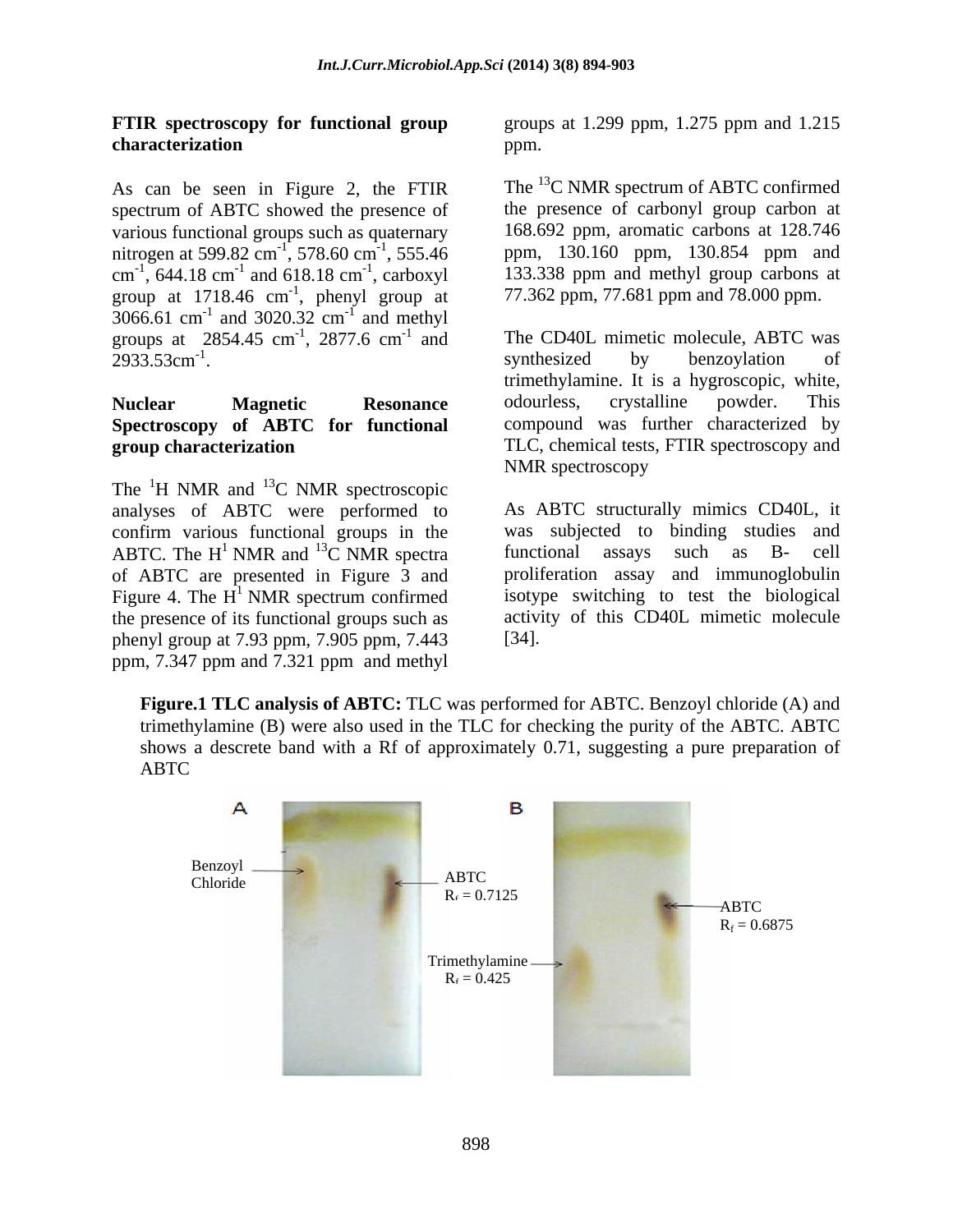

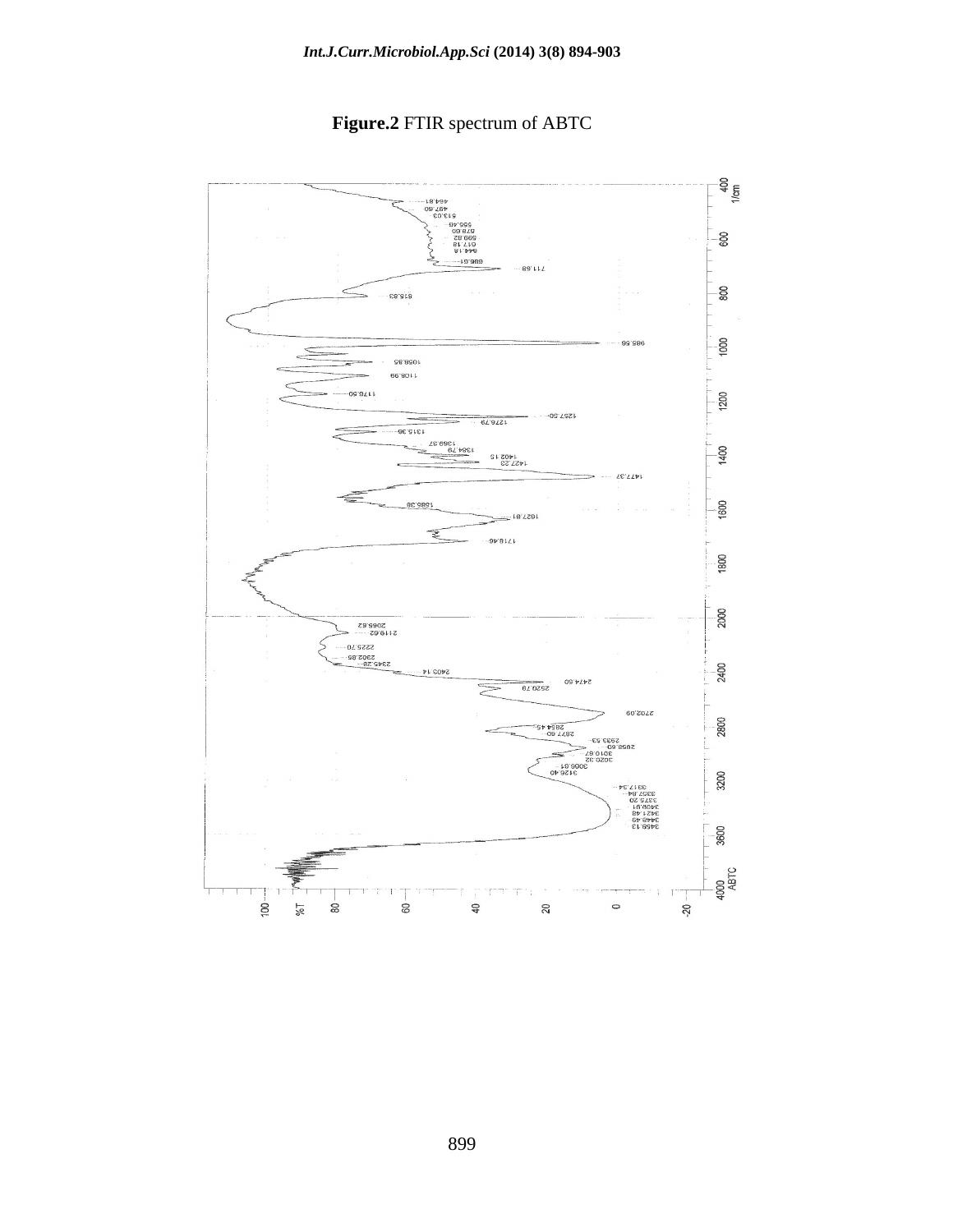**Figure.3** 1H NMR spectrum of ABTC

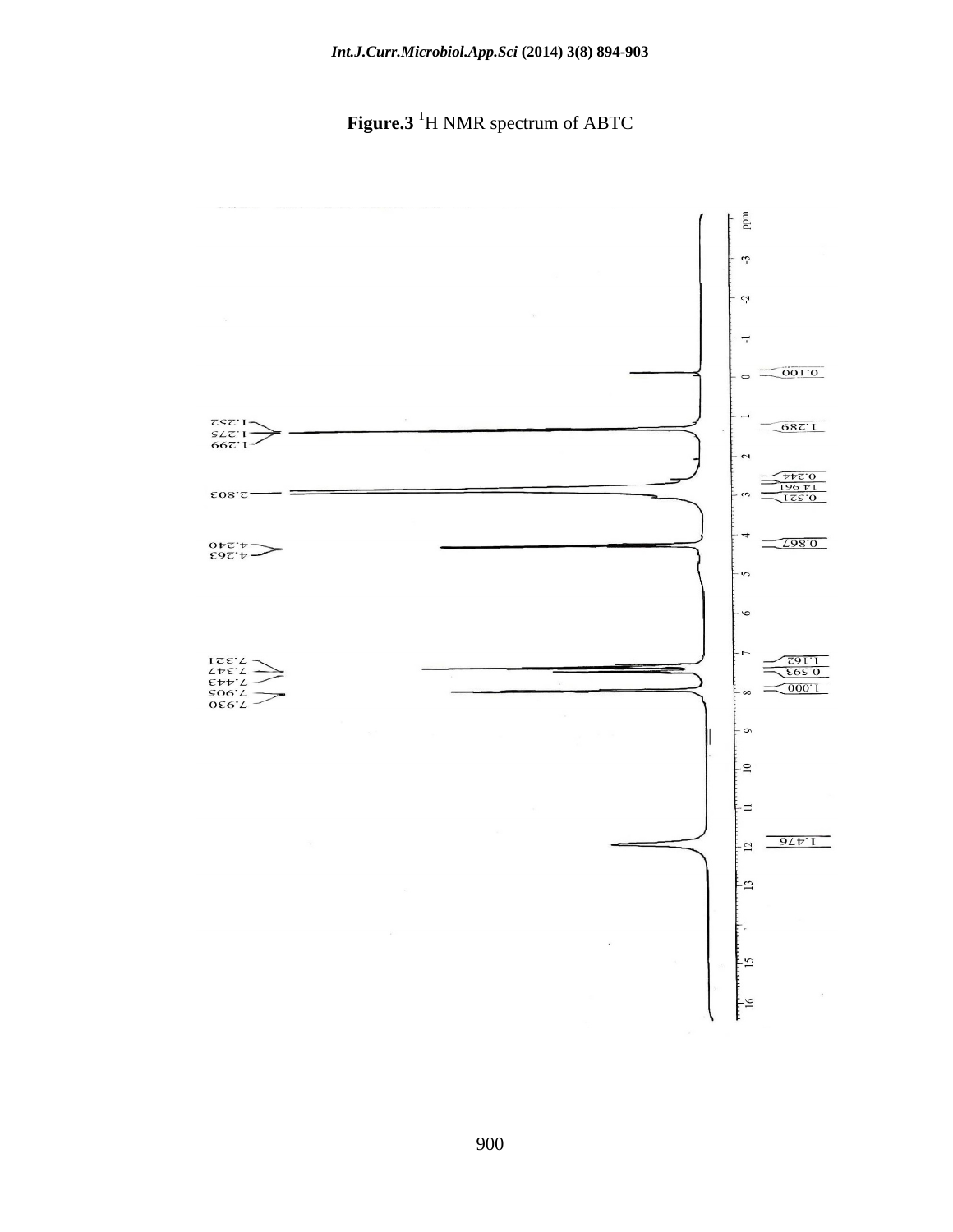**Figure.4** 13C NMR spectrum of ABTC

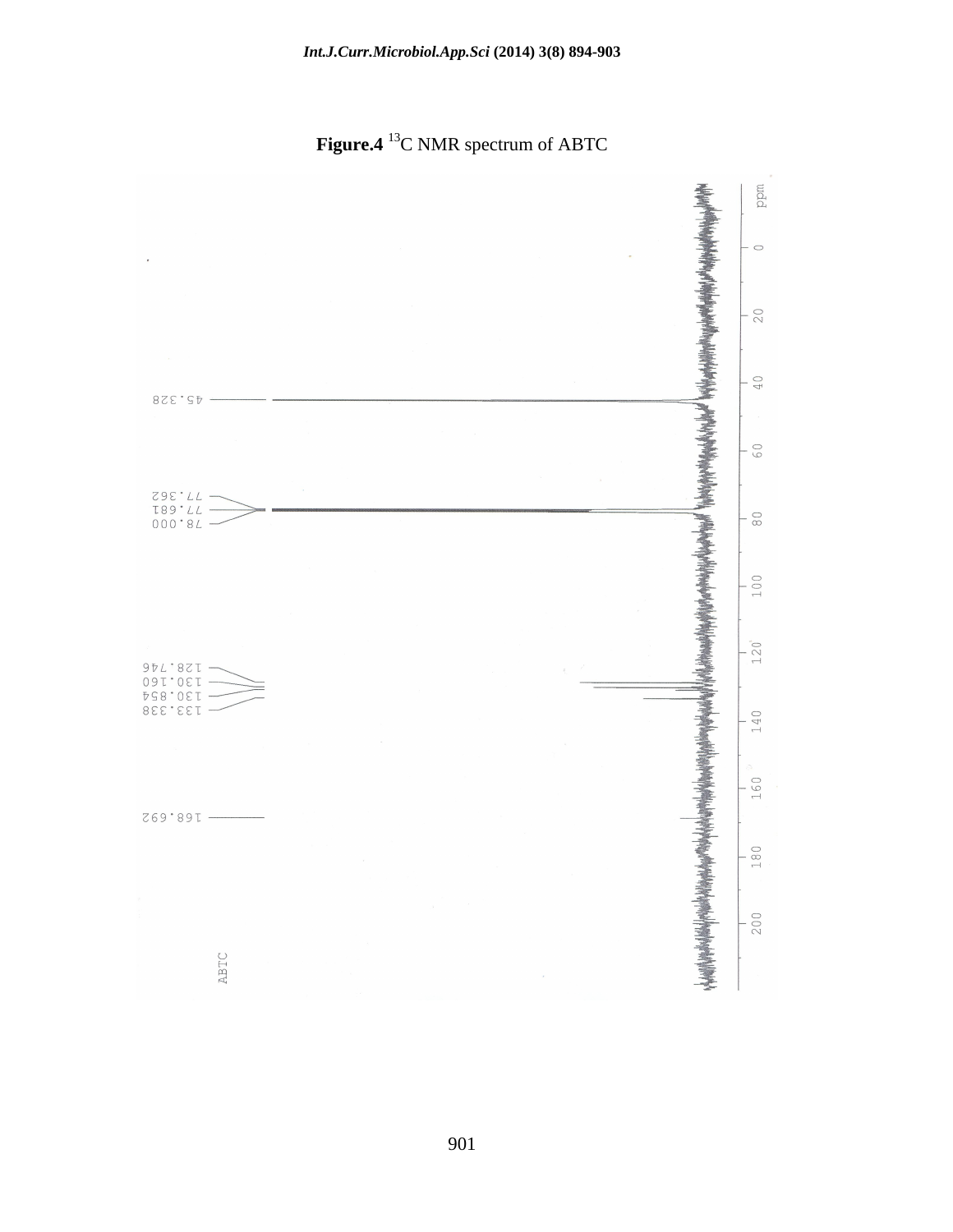#### **Scheme.1**



Benzoyl chloride Trimethylamine and the contract of the contract of the Benzovltrimeth

- 1. Karpusas M, Hsu Y, Wang J, *Structure* 3(10), 1995, 1031.
- med 175, 1992, 1091. 17. Machi P & Notarangelo L D, Am J.
- 3. Armitage R J & Spriggs M K, *Hum. Genet.* 1995, 56, 898.
- Stamenkoric J, Led better J A  $\&$  J, Science, 1993, 261, 1328.
- 5. Gray D, Korthaver U, Mages H W, 20. Gruss H J & Dower S K, *Blood,*  Senger G & Kroczek R A, *Eu J*
- *Mol.Immunol.,* 1994, 31, 471.
- *Immunol.*, 1992, 149, 3817.
- *Med,* 1992, 176, 1543.<br> **Lane P. Traunecker A. Aubele S.** 23. Stuart L & Schreiber, *Science*, 2000,
- 9. Lane P, Traunecker A, Aubele S, *Eur J Immunol.,* 1992, 22, 2573.
- 10. Xu J & Flavell R A, *Immunity,* 1994,
- 
- 1993, 259, 990.
- 13. Korthaver U & Kroczek R A ,

**References** 14. Disanto J P, Bonnefoy J Y, Gauchat J F, Fischer A & De Saint Basile G, *Nature,* 1993, 361, 539.

benzoyltrimethyl chloride

Ammonium

- Thompson J & Lederman S, 15. Aruffo A & Ochs H D, Cell, 1993, 15. Aruffo A & Ochs H D, *Cell,* 1993, 72, 291.
- 2. Lederman S, Yellin M J, Krichevsky 16. Ramesh N & Geha R S, Int A, Belko J, Lee J J & Chess L, *Exp*  16. Ramesh N & Geha R S, *Int Immunol.*, 1993, 5, 769.
	- 17. Machi P & Notarangelo L D, *Am J. Hum. Genet.* 1995*,* 56, 898.
- *Nature,* 1992, 357, 80. 18. Durie F H, Fava R A, Foy T M, 4. Noelle R J, Roy M, Sheperd D M, Aruffo A, Ledbetter J A & Noelde R Aruffo A, Ledbetter J A & Noelde R J, *Science,* 1993, 261, 1328.
	- Aruffo A, *Proc Natl Acad Sci. US,* 1992*,* 89, 6550. *Immunol.,* 1995*,* 154, 1470. 19. Mohan C, Shi Y & Laman J D, *J.* 
		- 1994, 24, 2305.
- *Immunol.*, 1992, 22, 3191. 21. Ruby J, Bluethmann H, Aguet M & 6. Covey L R & Lederrman S, Ramshaw I A, Natural medicine, 21. Ruby J, Bluethmann H, Aguet M  $\&$ Ramshaw I A, *Natural medicine,* 1995*,* 1, 437.
- 7. Lederman S, Yellin M J, Inghirami G, Lee J, Knowles D M & Chess L J, of small molecules: A Planning<br>
Immunol. 1992. 149. 3817. Strategy for Diversity-Oriented 8. Spriggs M K & Fanslow W C, *J Exp* 22. Martin D B & Stuart L S, Discovery of small molecules: A Planning Strategy for Diversity-Oriented Synthesis. *Angew. Chem. Int.,*2004, Ed. 43, 46.
	- Inui S, Lanza Vecchia A & Gray D, 23. Stuart L & Schreiber, *Science,* 2000, 287, 1964.
	- 1, 423. *Biology,* 2002, 6, 439. 24. Brian K S, Susan L M, Binqing W  $&$ John J, *Current Opinion in Chemical*
- 11. Renshaw B R & Geha R S, *J Exp Med,* 1994, 180, 1889. **Kita Y, Mizutani M Y, Tomioka N,** 12. Allen R C & Spriggs M K, *Science,*  25. Iwata Y, Arisawa M, Hamada R, Kita Y, Mizutani M Y, Tomioka N, Itai A & Miyamoto S, *J Med Chem.,* 2001, 44, 1718.
	- *Nature,* 1993, 361, 539. Hashimoto N, Machida T, Fukasawa 26. Honma T, Hayashi K, Aoyama T ,